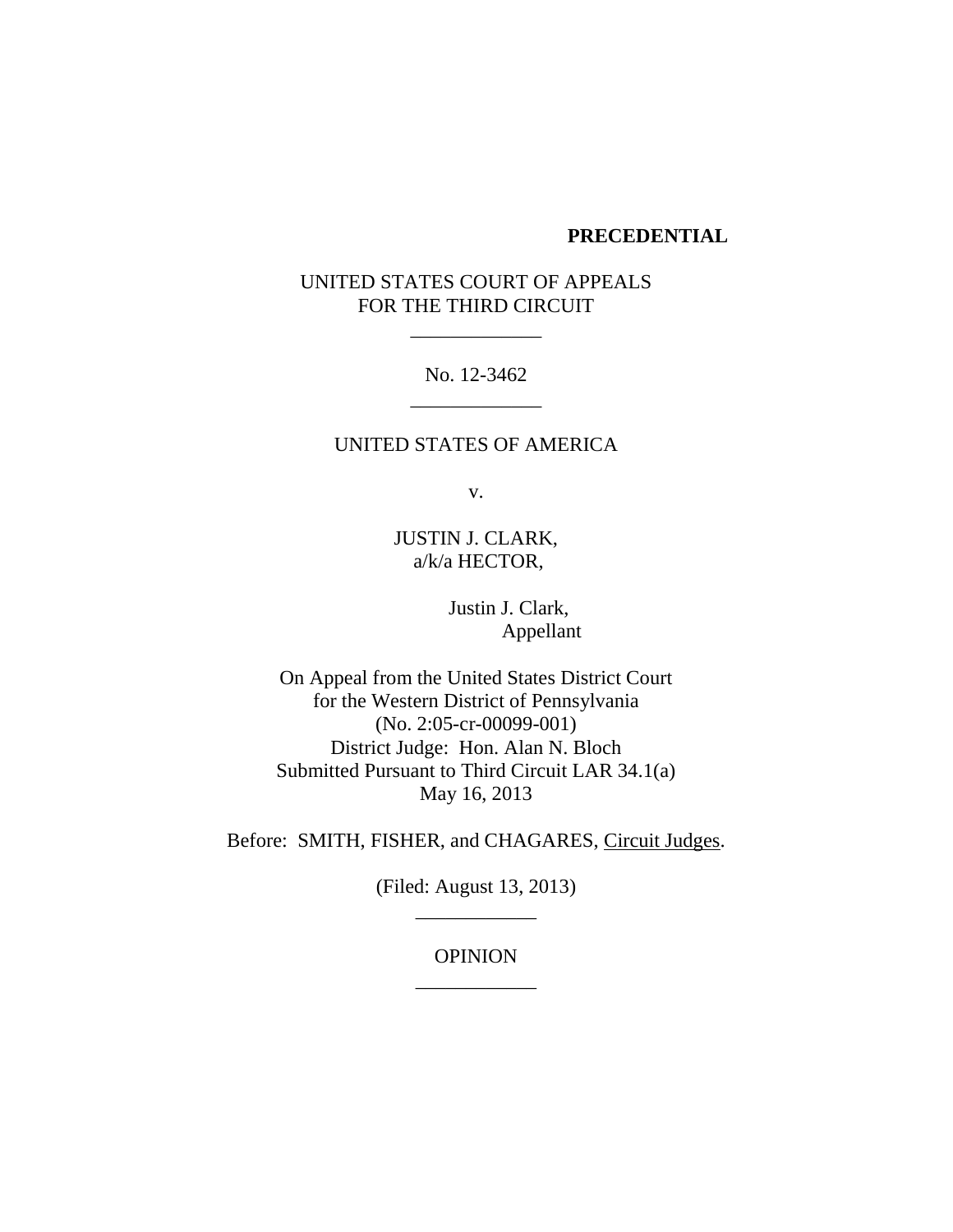Karen Sirianni Gerlach, Esq. Lisa B. Freeland, Esq. Office of Federal Public Defender 1001 Liberty Avenue 1500 Liberty Center Pittsburgh, PA 15222 Counsel for Appellant

David J. Hickton, Esq. Donovan Cocas, Esq. Rebecca R. Haywood, Esq. Office of United States Attorney 700 Grant Street, Suite 4000 Pittsburgh, PA 15219 Counsel for Appellee

CHAGARES, Circuit Judge.

Justin Clark violated the conditions of his supervised release. At his revocation hearing, the District Court revoked Clark's release and imposed a new term of imprisonment followed by another term of supervised release. On appeal, Clark challenges only the new term of supervised release, arguing that its imposition was procedurally unreasonable and that the procedural defects rendered the sentence substantively unreasonable as well.

The statute that governs imposition and revocation of supervised release directs the sentencing court to consider factors enumerated in 18 U.S.C. § 3553(a). See 18 U.S.C. §§ 3583(c), 3583(e). Clark's appeal presents a question of first impression for this Court: whether a district court must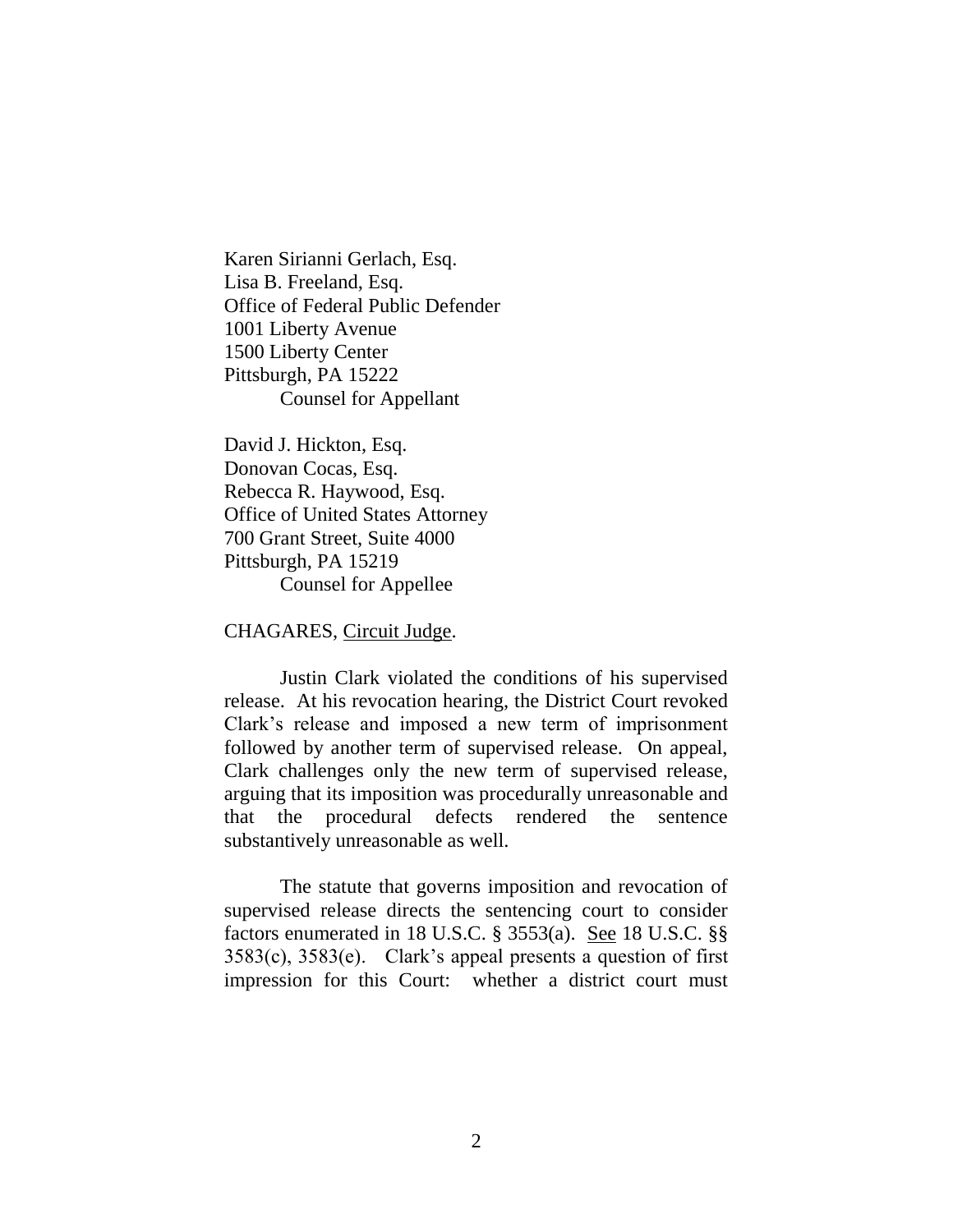conduct one § 3553(a) analysis for post-revocation incarceration and another  $\S$  3553(a) analysis for a new term of supervised release. We hold that it need not. A district court may provide a single analysis that reflects meaningful consideration of the relevant § 3553(a) factors to support each portion of a revocation sentence.

Though we reject Clark's contention that a district court imposing a post-revocation term of supervised release must conduct a second  $\S$  3553(a) analysis, we nonetheless hold that the sentence imposed was procedurally unreasonable. The record before us does not reflect meaningful consideration of the relevant § 3553(a) factors. We will therefore vacate and remand the District Court's judgment of sentence.

I.

Clark pled guilty to one count of possession with intent to distribute a substance containing cocaine base in violation of 21 U.S.C. §§ 841(a)(1) and 841(b)(1)(B)(iii). In 2006, he was sentenced to 120 months of imprisonment followed by five years of supervised release. Clark later moved for a reduction of sentence pursuant to 18 U.S.C. § 3582. The District Court granted the motion and reduced Clark's sentence to 100 months of imprisonment. The Government later moved for another reduction pursuant to Federal Rule of Criminal Procedure 35(b). The District Court granted that motion as well and reduced Clark's sentence to time served. Clark began his five-year term of supervised release in November 2009.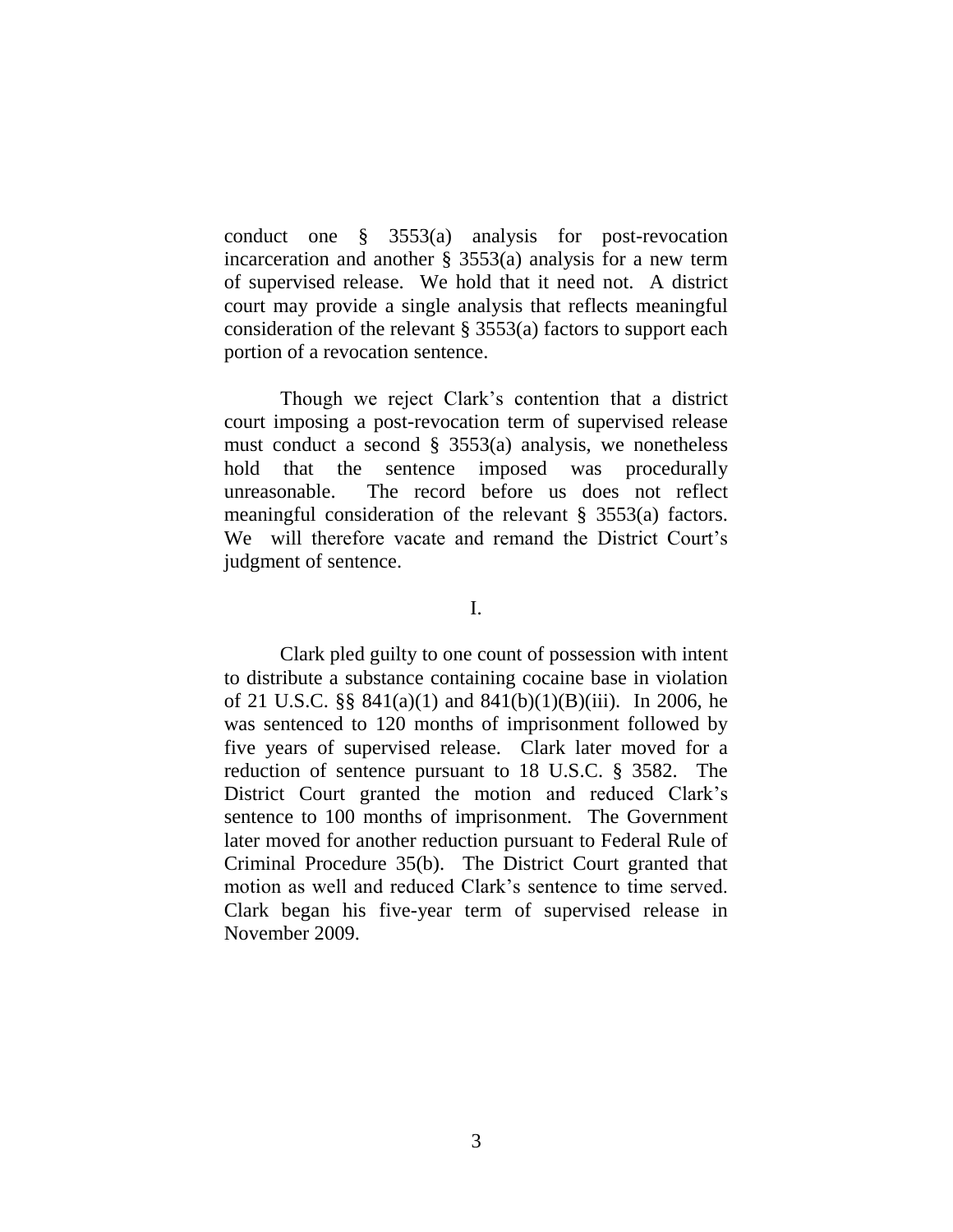During his term of supervised release, Clark agreed to two modifications to the conditions of his release — to participate in mental health and anger management counseling and to be subject to electronic monitoring. On July 24, 2012, Clark's probation officer filed a Petition on Supervised Release, alleging that Clark had left the judicial district without the permission of the court or his probation officer in violation of the conditions of his release. The petition reported that Clark was a passenger in a vehicle that had been pulled over in Iowa and that Clark "was found to be in possession of \$20,000 cash." Appendix ("App.") 32.

Clark admitted to the violation. At his revocation hearing, where he faced an advisory United States Sentencing Guidelines ("Guidelines") range of 7 to 13 months of imprisonment, Clark requested house arrest instead of a new term of incarceration and emphasized that he had not been arrested or charged with any crime in connection with the incident in Iowa. The Government sought revocation and asked the District Court to impose 13 months of incarceration, the top of the advisory Guidelines range. The Government also represented that two separate amounts of money were found in the car — \$10,000 and \$20,000.

The District Court observed that the amount of money recovered from the car in Iowa was "questionable," even though Clark was not charged with any crime, and detailed other misconduct that occurred during Clark's supervised release including three traffic citations, failure to make payments on fines arising from those citations, failure to make payments on a bank loan, and a drug test that indicated the presence of marijuana. App. 52-53. The court concluded that Clark's "overall conduct has demonstrated a general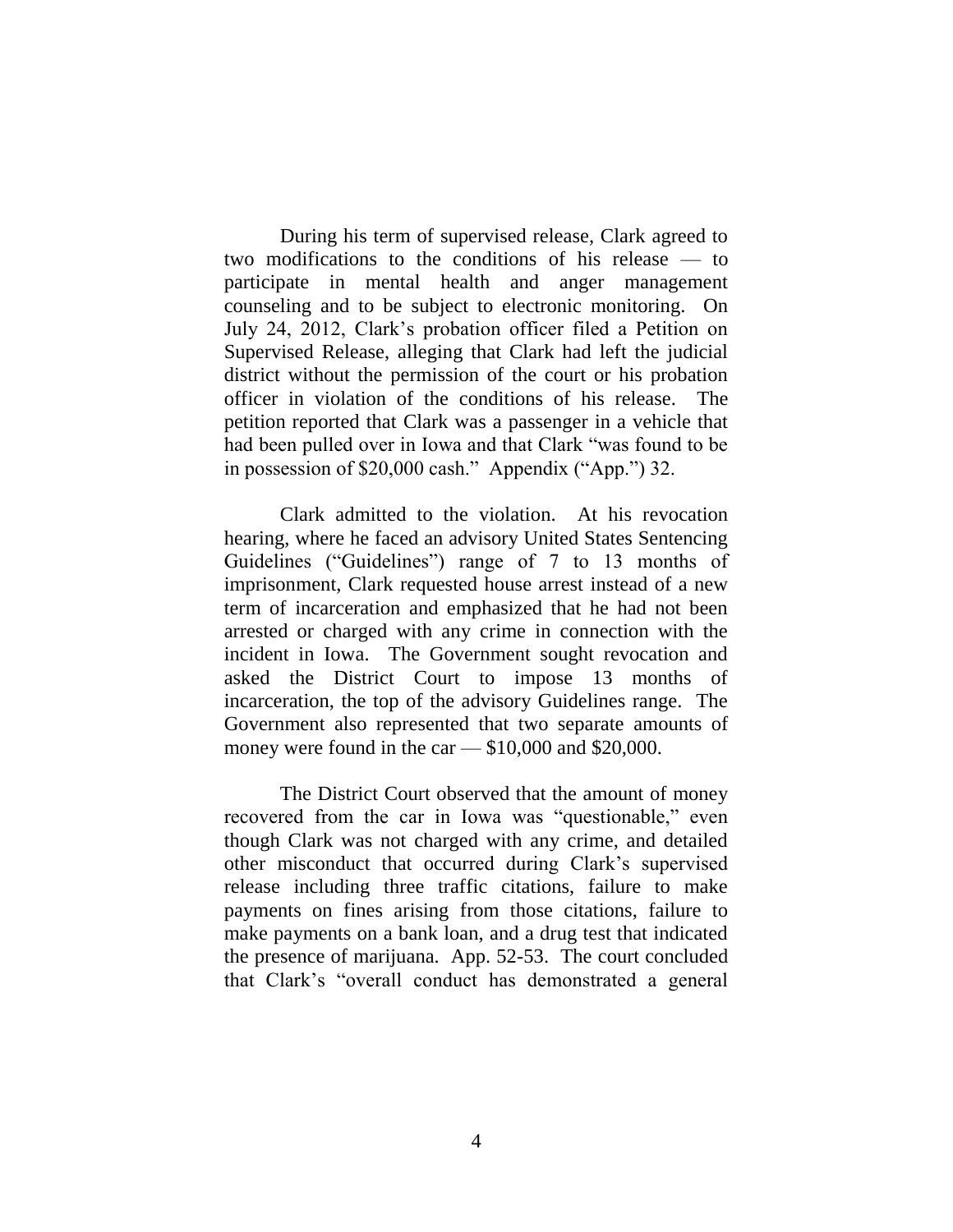pattern of noncompliance with supervision and has indicated that a term of imprisonment is necessary pursuant to Title 18 of the United States Code, Section 3553(a)." App. 53. The court then revoked Clark's supervised release and sentenced him to 13 months of imprisonment followed by a 47-month term of supervised release. The hearing concluded with additional discussion of the relevant § 3553(a) factors:

> After considering the sentences available, the advisory guideline range, and the factors set forth in . . . Section 3553, the Court finds that this sentence is consistent with the nature, circumstances, and seriousness of the defendant's violations and his history, characteristics, educational, vocational and corrective needs, as well as the need for just, nondisparate punishment, deterrence, and protection of the public. . . . We adjourn.

App. 55. Defense counsel immediately objected to the imposition of 47 months of supervised release as unsupported by the record and unreasonable based on the facts of the case. The District Court did not address the objection on the record.

Clark filed this timely appeal, arguing that the imposition of 47 months of supervised release for his revocation violation was procedurally and substantively unreasonable.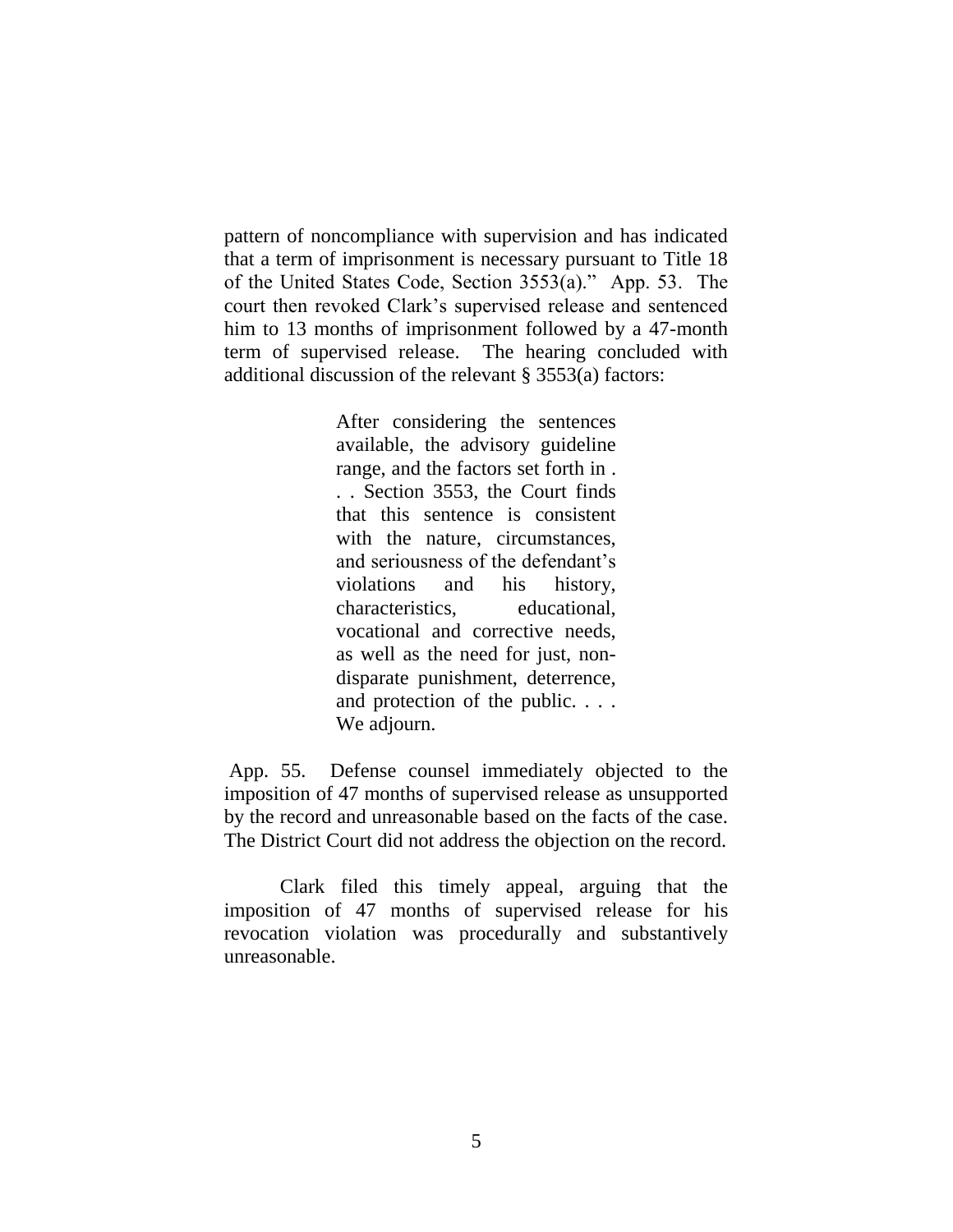II.

The District Court had jurisdiction pursuant to 18 U.S.C. § 3231. We exercise jurisdiction over Clark's appeal pursuant to 28 U.S.C. § 1291 and 18 U.S.C. § 3742(a)(1).

Clark challenges the imposition of a 47-month term of supervised release for the revocation violation and contends that the District Court committed procedural and substantive error by failing to apply separately the § 3553(a) factors when imposing the new term of supervised release. We review the procedural and substantive reasonableness of a revocation sentence for abuse of discretion. United States v. Doe, 617 F.3d 766, 769 (3d Cir. 2010). When considering a procedural challenge to a revocation sentencing hearing, we ask whether the district court has given "rational and meaningful consideration to the relevant § 3553(a) factors." Id. (quotation marks omitted). If we conclude that the sentence was procedurally sound, our inquiry shifts to substantive reasonableness. To address a defendant's contention that the sentence imposed was substantively unreasonable, we ask *"*whether the final sentence, wherever it may lie within the permissible statutory range, was premised upon appropriate and judicious consideration of the relevant factors." Id. at 770 (quotation marks omitted). A defendant who alleges substantive unreasonableness carries a heavy burden; "we will affirm the sentencing court 'unless no reasonable sentencing court would have imposed the same sentence on that particular defendant for the reasons the district court provided." Id. (quoting United States v. Tomko, 562 F.3d 558, 568 (3d Cir. 2009) (en banc)).

III.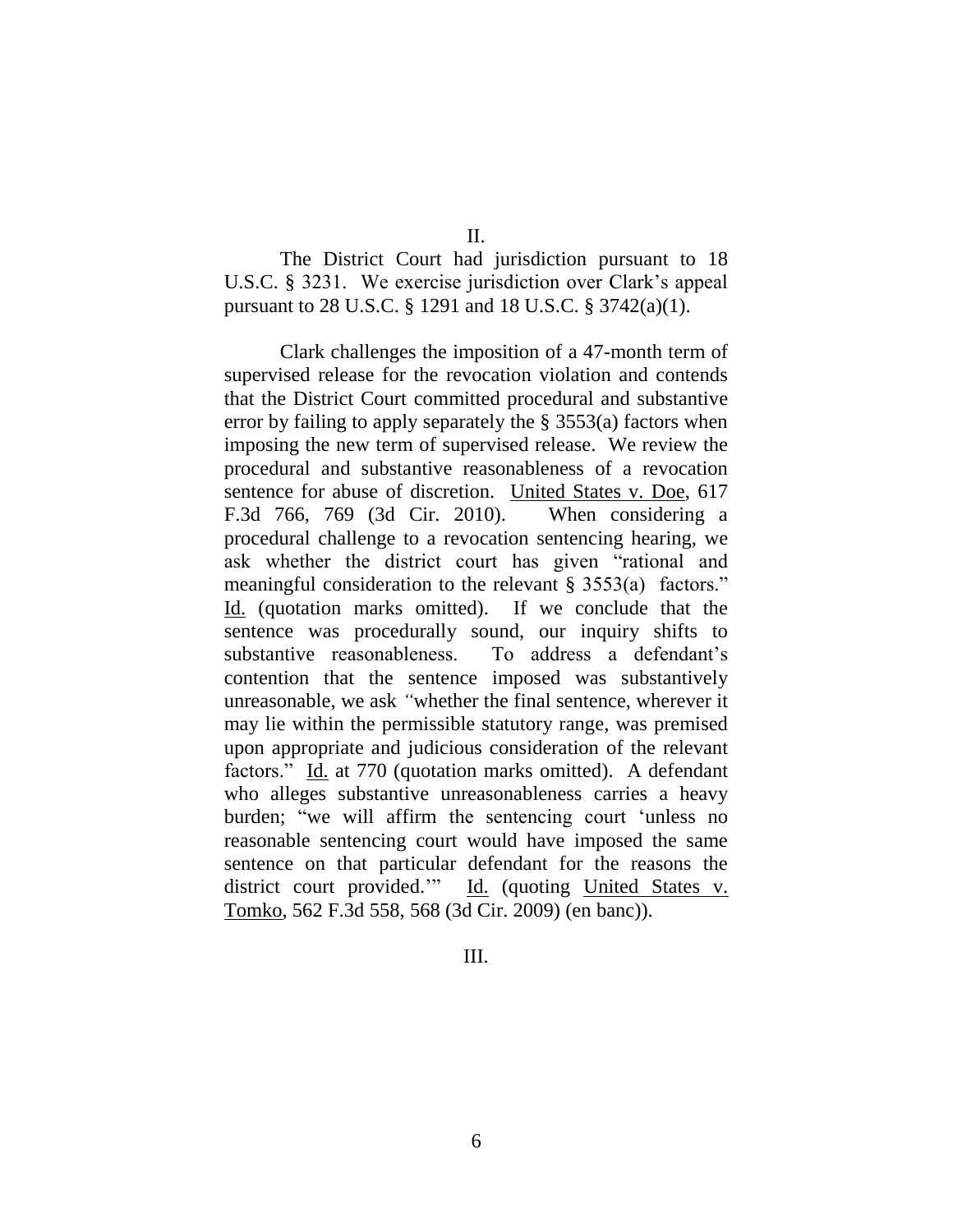Clark asserts that procedural error arose from the District Court's failure to adhere to the familiar three-step sentencing process. A sentencing court must (1) calculate the advisory Guidelines range, (2) formally rule on any departure motions and state how those rulings affect the advisory range, and (3) exercise its discretion pursuant to the factors set forth in § 3553(a). United States v. Lofink, 564 F.3d 232, 237-38 (3d Cir. 2009). In a revocation hearing, however, the court must also adhere to the statutory requirements set forth in 18 U.S.C. § 3583. See Doe, 617 F.3d at 771-72; United States v. Bungar, 478 F.3d 540, 543-44 (3d Cir. 2007).

Section 3583 controls post-conviction and postrevocation supervised release. When imposing a defendant's initial term of imprisonment, a district court may, after considering certain factors set forth in § 3553(a), include a term of supervised release. 18 U.S.C. §§ 3583(a), 3583(c). A defendant serving a term of supervised release must adhere to certain conditions, both mandatory and discretionary. See id. § 3583(d). If the defendant violates those conditions, the court may, after considering the same § 3553(a) factors relevant to the initial term of supervised release, revoke or modify the defendant's supervised release. 18 U.S.C. § 3583(e). Even though § 3583(e) omits some of the § 3553(a) factors, such as 18 U.S.C. §  $3553(a)(2)(A)$  (directing the court to consider the seriousness of the offense), consideration of those omitted factors is not prohibited. United States v. Young, 634 F.3d 233, 240-41 (3d Cir. 2011).

If the court revokes supervised release and sentences the defendant to a new term of imprisonment, it may include a new term of supervised release as well. 18 U.S.C. §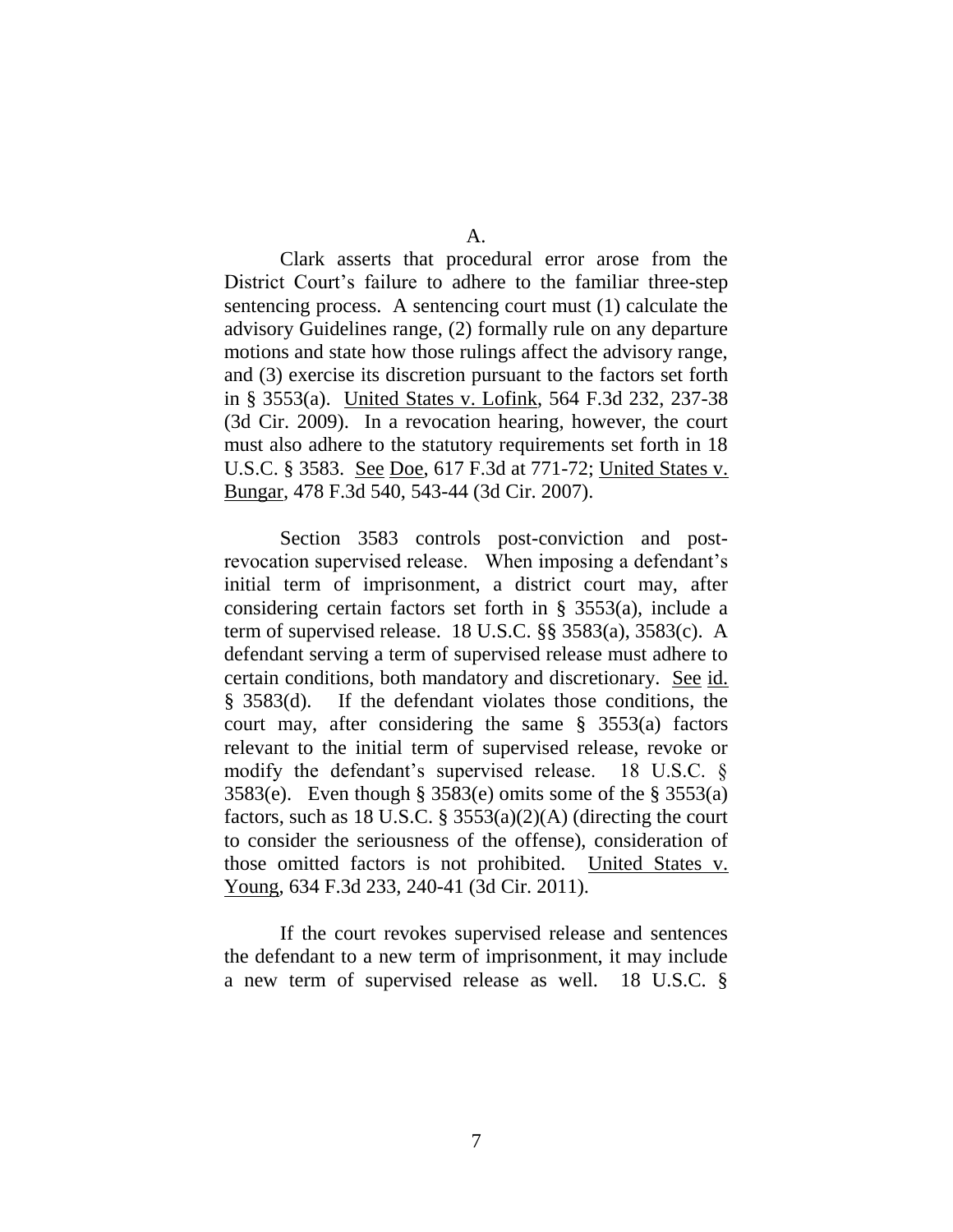3583(h) ("subsection (h)"). Though subsection (h) does not specify a procedure for reimposition of supervised release, we hold that sentencing courts are to consider those  $\S$  3553(a) factors listed in 18 U.S.C. § 3583(c), the provision governing imposition of the initial term of supervised release. See United States v. Santiago-Rivera, 594 F.3d 82, 84 (1st Cir. 2010) ("As subsection (h) does not list the factors to be considered in imposing a term of supervised release as part of a revocation sentence, it is a reasonable inference that the factors are the same as those to be considered in imposing an initial term of supervised release.").

We turn now to the issue of whether the District Court was obligated to conduct two  $\S$  3553(a) analyses: one with respect to Clark's 13-month term of imprisonment and one with respect to Clark's 47-month term of supervised release. The Court of Appeals for the Tenth Circuit has considered this question and held that a district court did not err when it conducted a single § 3553(a) analysis for both portions of a defendant's post-revocation sentence. United States v. Penn, 601 F.3d 1007, 1011-12 (10th Cir. 2010). In Penn, the sentencing judge had discussed several of the § 3553(a) factors and "stated his reasons for imposing both reimprisonment and supervised release." Id. at 1012. The defendant challenged the imposition of supervised release as part of the revocation sentence, arguing that the district court erroneously failed to discuss the § 3553(a) factors as they related to the new term of supervised release. Id. at 1011. The court rejected the challenge and declined to require a separate § 3553(a) discussion when imposing supervised release. "Because we do not require ritualistic incantations of these factors," the court reasoned, "and because the district court explained his consideration of the defendant's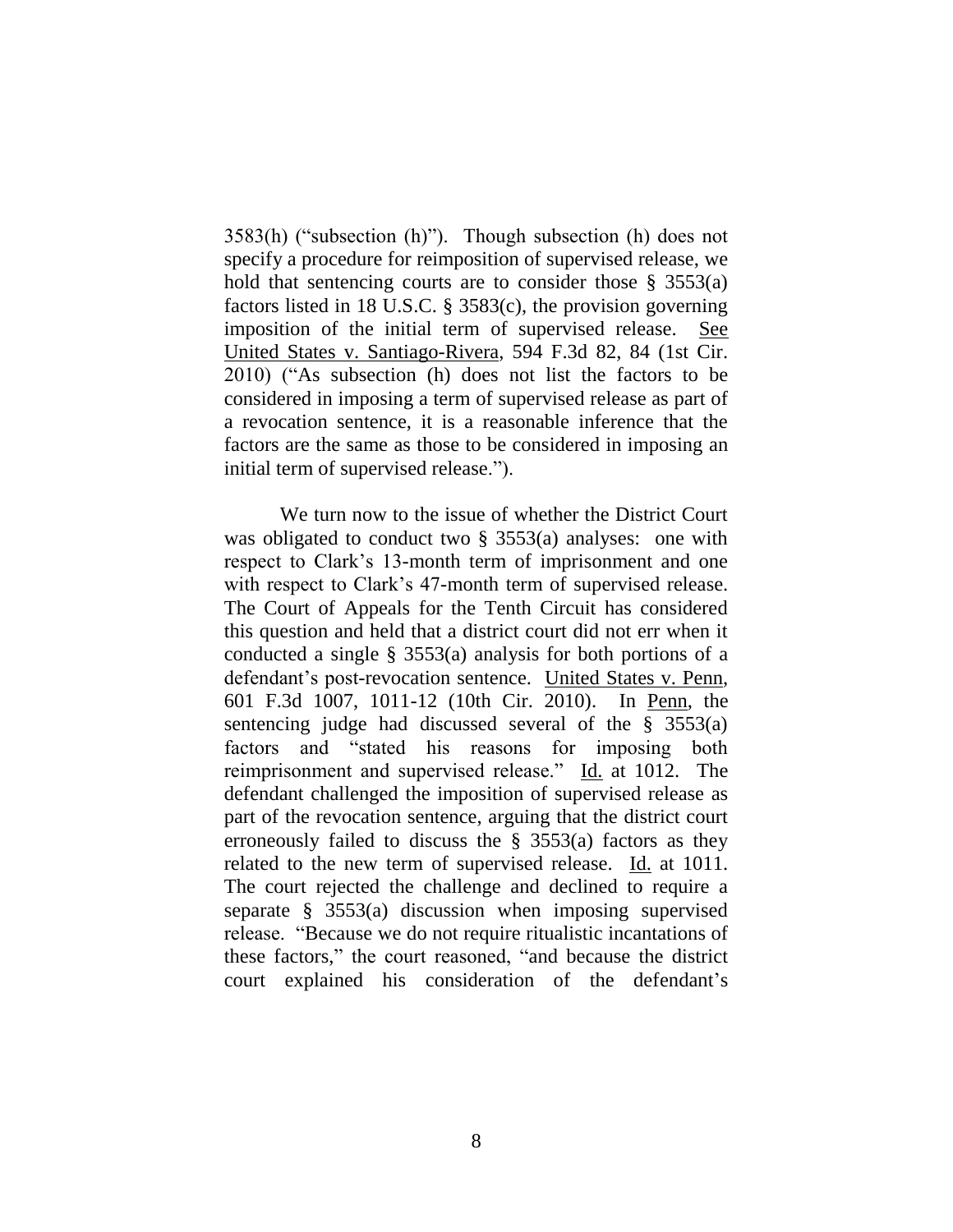characteristics, protecting the public, and the appropriate statutes and guidelines, we conclude the district court adequately considered the relevant factors and therefore committed no error, and certainly no plain error." Id. at 1012.

Though this Court has not previously ruled on the question raised by Clark's appeal, our jurisprudence regarding the required procedure for post-conviction sentencing is instructive. District courts must exercise their discretion to vary above or below the advisory Guidelines range by considering the relevant § 3553(a) factors. Lofink, 564 F.3d at 238. But we have never required that a district court conduct two § 3553(a) analyses, one related to the term of imprisonment and a second related to the term of supervised release. See United States v. Joline, 662 F.3d 657, 660 (3d Cir. 2011) (explaining that, when imposing a sentence that includes supervised release, a sentencing court must simply "furnish an explanation of the sentence . . . sufficient for the reviewing court to see that the particular circumstances of the case have been given meaningful consideration within the parameters of  $\S$  3553(a)" (quotation marks omitted)); see also United States v. Zobel, 696 F.3d 558, 572 (6th Cir. 2012) (holding that "a district court's consideration of the § 3553(a) factors sufficient to justify a term of incarceration as procedurally reasonable can also demonstrate that the imposition of special conditions [of supervised release] is procedurally reasonable"); United States v. O'Georgia, 569 F.3d 281, 289 (6th Cir. 2009) (observing that "repetition" of the court's  $\S$  3553(a) analysis "would serve no useful purpose in the ordinary case").

More broadly, we value formality in sentencing to the extent that it promotes the goals of procedural uniformity,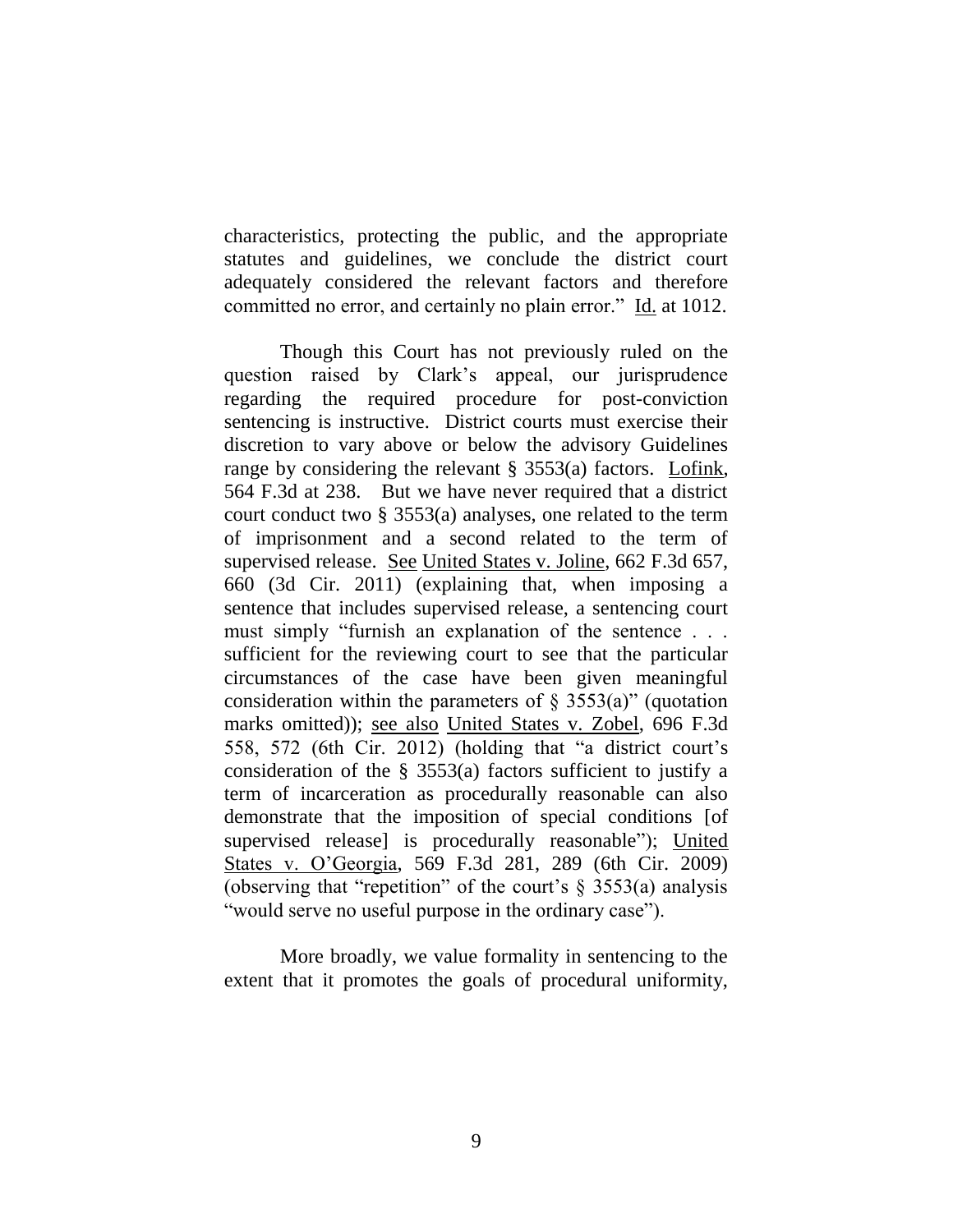meaningful review, and substantive fairness. See United States v. Fumo, 655 F.3d 288, 318 (3d Cir. 2011) (explaining that both the form and the substance of sentencing are "of high importance . . . to ensure that a substantively reasonable sentence has been imposed in a procedurally fair way" (quotation marks omitted)); United States v. Ausburn, 502 F.3d 313, 328-29 (3d Cir. 2007) (requiring a record sufficient for review, not a "rote statement of the  $\S$  3553(a) factors" (quotation marks omitted)). We ultimately review a sentence for reasonableness and ask "whether the record as a whole reflects rational and meaningful consideration of the factors enumerated in 18 U.S.C. § 3553(a)." United States v. Grier, 475 F.3d 556, 571 (3d Cir. 2007) (en banc). For instance, a district court need not "discuss and make findings as to each of the § 3553(a) factors" so long as the record makes clear that the court has taken them into account. United States v. Kulick, 629 F.3d 165, 176 (3d Cir. 2010) (quotation marks omitted); see also Lofink, 564 F.3d at 238 n.13; Tomko, 562 F.3d at 568. The relevant inquiry is whether the District Court gave "meaningful consideration to the relevant § 3553(a) factors," United States v. Wise, 515 F.3d 207, 216 (3d Cir. 2008) (quotation marks omitted), such that, on review, we may understand the "rationale by which [the] district court reache[d] a final sentence," Grier, 475 F.3d at 572.

Clark invites this Court to require additional procedure when a post-revocation sentence includes a new term of supervised release. Because these added layers of formality would not necessarily further any substantive end, we decline to add additional procedural requirements. We therefore hold that, when imposing a post-revocation sentence, a district court must conduct a § 3553(a) analysis that gives meaningful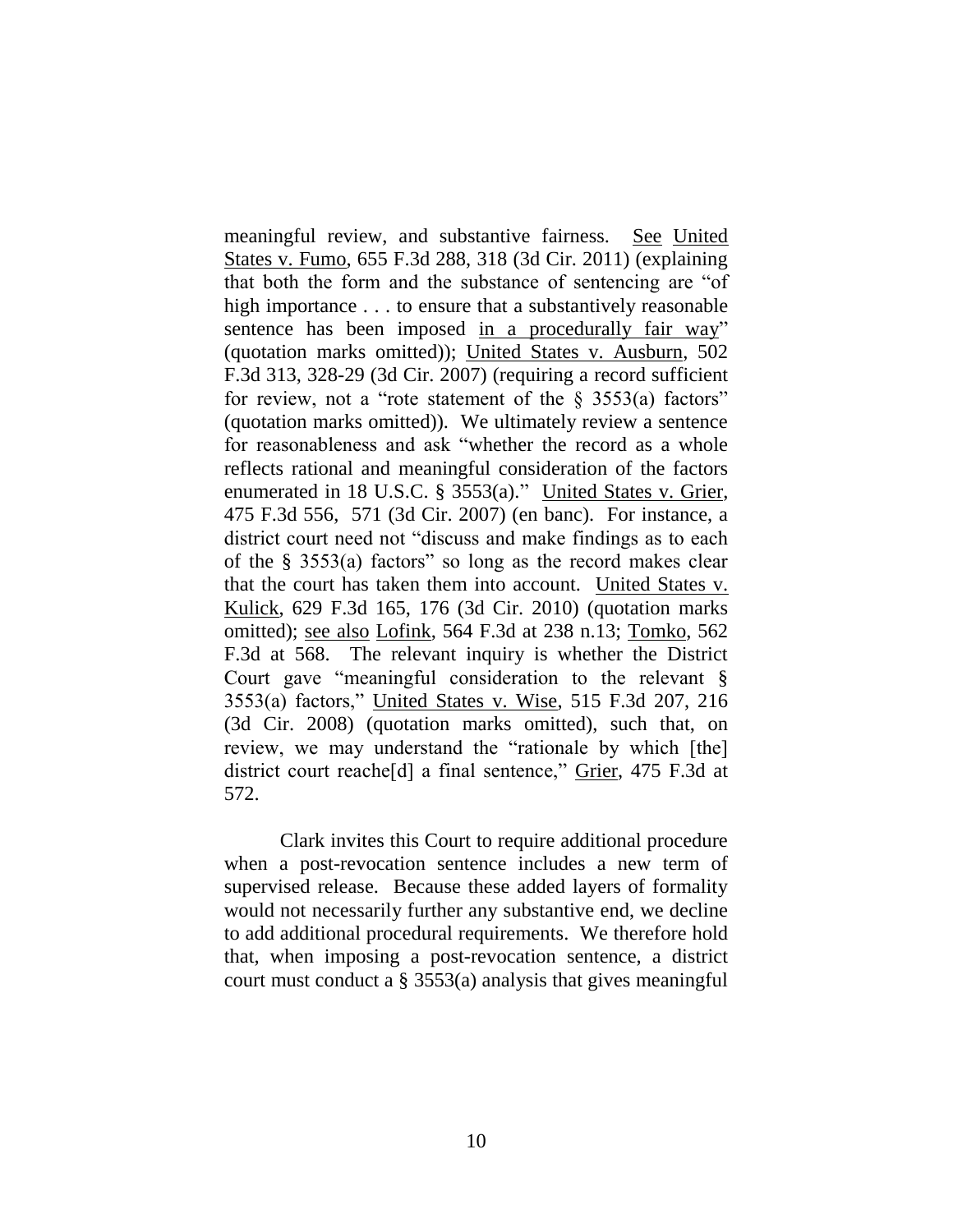consideration to the relevant factors, including those factors made relevant to post-revocation sentencing by 18 U.S.C. § 3583(e) and (h). While a sentencing court may wish to divide its analysis by discussing the § 3553(a) factors in the context of incarceration and again in the context of supervised release, such separation is not required. In many cases, such a division would be unnecessarily redundant. A full discussion of relevant factors, which include the nature of the offense, the defendant's history, the need for deterrence, and the need to protect the public, will likely include analysis that supports the punitive purposes of post-revocation incarceration, see Bungar, 478 F.3d at 544 (explaining that post-revocation imprisonment is imposed "primarily to sanction the defendant's breach of trust"), as well as the rehabilitative purposes of supervised release, see United States v. Murray, 692 F.3d 273, 280 (3d Cir. 2012) (explaining that "the primary purpose of supervised release is to facilitate the reentry of offenders into their communities, rather than to inflict punishment").

### B.

We now evaluate the procedure followed at Clark's revocation hearing in light of the foregoing standards. In particular, we ask whether the District Court's  $\S$  3553(a) discussion indicated meaningful consideration of those factors that would support post-revocation incarceration and supervised release.

The District Court focused its § 3553(a) discussion on  $\S$  3553(a)(1), which directs the court to consider "the nature" and circumstances of the offense and the history and characteristics of the defendant." The court first addressed